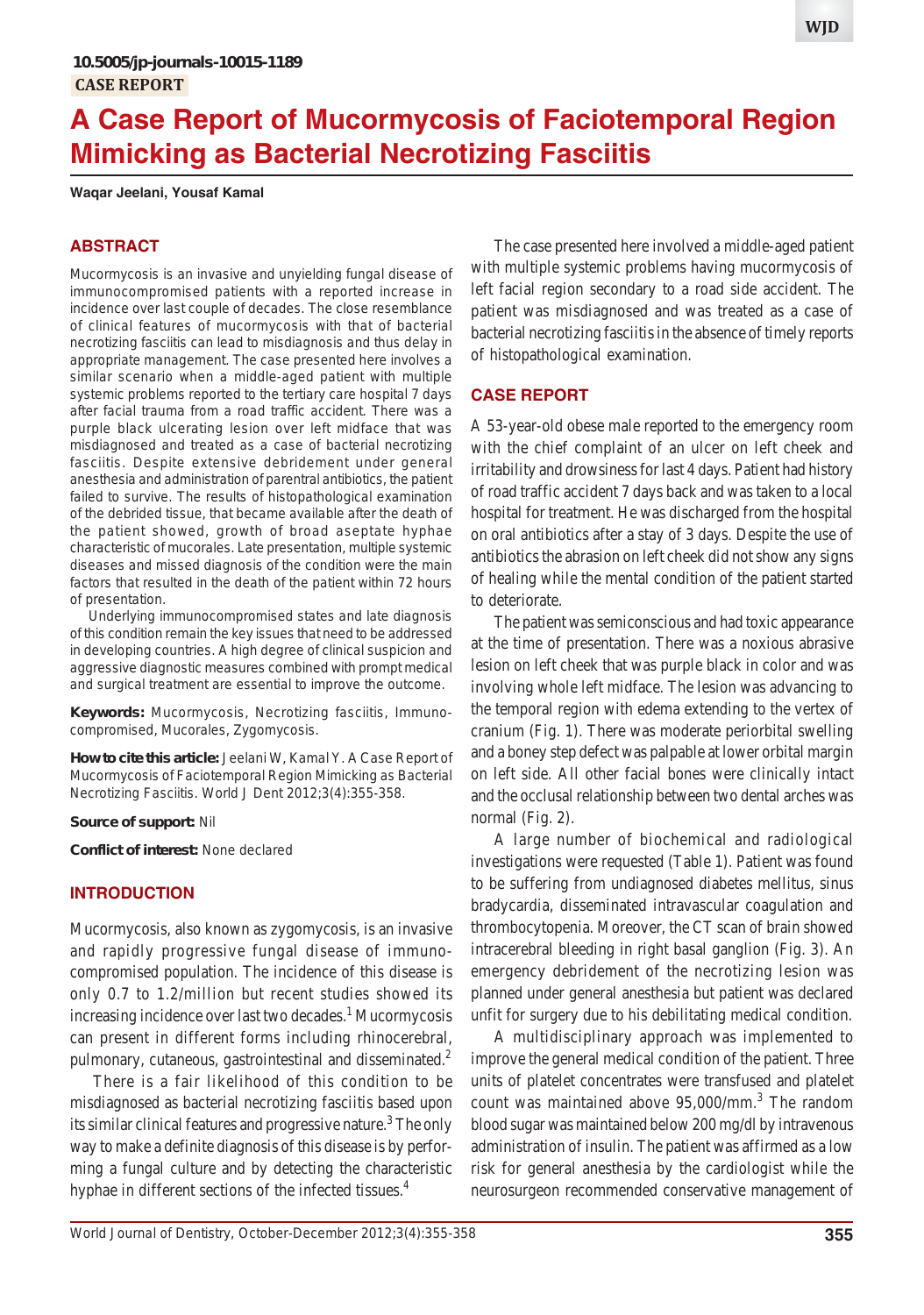| <b>Table 1:</b> A large number of investigations were carried out which |
|-------------------------------------------------------------------------|
| showed that patient was suffering from multiple systemic disorders      |

| Thrombocytopenia with<br><b>Blood chemistry</b><br>platelet count 72,000/mm <sup>3</sup><br>Fibrin degradation products<br>Strongly positive $(>20 \mu g/ml)$<br>suggestive of DIC<br>(FDP)<br>D-Dimer<br>>9,000 ng/ml suggestive of DIC<br>PT/APTT<br>Within normal limits<br>Anti-HCV, HBsAg<br>Negative<br>Blood glucose (random)<br>Diabetes mellitus with blood<br>glucose 384 mg/dl<br>Fracture of left infraorbital<br>PA and lateral cephalogram,<br>Water's view<br>margin<br>CT scan brain<br>Left basal ganglion bleeding<br>Electrocardiography (ECG)<br>Sinus bradycardia<br>21.6 mEq/l suggestive of<br>Blood $HCO3$<br>metabolic acidosis<br>Histopathological<br>Broad aseptate hyphae<br>examination*<br>suggestive of mucorales<br>No growth of any microbes<br>Microbiological culture* | Investigations | <b>Results</b> |
|------------------------------------------------------------------------------------------------------------------------------------------------------------------------------------------------------------------------------------------------------------------------------------------------------------------------------------------------------------------------------------------------------------------------------------------------------------------------------------------------------------------------------------------------------------------------------------------------------------------------------------------------------------------------------------------------------------------------------------------------------------------------------------------------------------|----------------|----------------|
|                                                                                                                                                                                                                                                                                                                                                                                                                                                                                                                                                                                                                                                                                                                                                                                                            |                |                |
|                                                                                                                                                                                                                                                                                                                                                                                                                                                                                                                                                                                                                                                                                                                                                                                                            |                |                |
|                                                                                                                                                                                                                                                                                                                                                                                                                                                                                                                                                                                                                                                                                                                                                                                                            |                |                |
|                                                                                                                                                                                                                                                                                                                                                                                                                                                                                                                                                                                                                                                                                                                                                                                                            |                |                |
|                                                                                                                                                                                                                                                                                                                                                                                                                                                                                                                                                                                                                                                                                                                                                                                                            |                |                |
|                                                                                                                                                                                                                                                                                                                                                                                                                                                                                                                                                                                                                                                                                                                                                                                                            |                |                |
|                                                                                                                                                                                                                                                                                                                                                                                                                                                                                                                                                                                                                                                                                                                                                                                                            |                |                |
|                                                                                                                                                                                                                                                                                                                                                                                                                                                                                                                                                                                                                                                                                                                                                                                                            |                |                |
|                                                                                                                                                                                                                                                                                                                                                                                                                                                                                                                                                                                                                                                                                                                                                                                                            |                |                |
|                                                                                                                                                                                                                                                                                                                                                                                                                                                                                                                                                                                                                                                                                                                                                                                                            |                |                |
|                                                                                                                                                                                                                                                                                                                                                                                                                                                                                                                                                                                                                                                                                                                                                                                                            |                |                |
|                                                                                                                                                                                                                                                                                                                                                                                                                                                                                                                                                                                                                                                                                                                                                                                                            |                |                |
|                                                                                                                                                                                                                                                                                                                                                                                                                                                                                                                                                                                                                                                                                                                                                                                                            |                |                |

\*Reports were available after death of the patient

#### **Table 2:** The drugs administered to the patient

#### *Drugs administered prior to hospitalization:*

- Inj. Sulzone (Cefoperazone + Sulbactam) 2 gm IV BID
- Inj. Alpha GPC 250 mg IV BID
- Inj. Insulin SC—sliding scale

*Drugs administered presurgically:*

- Inj. Cephradine 500 mg IV TID
- Inj. Metronidazole 500 mg IV TID
- Inj. Vancomycin IV 1 gm BID
- Inj. Gentamycin IV 1 gm BID
- Inj. Diclofenac sodium 75 mg IM TID
- Inf. R/L 1,000 mg IV OD
- Inf. 5% Dextrose + 1 amp KCl + 12 unit insulin (regular) IV 80 ml/hour
- *Drugs administered postsurgically:*
- Inj. Clindamycin 600 mg IV TDS
- Inj. Ketorolac IM TDS
- Inj. Vancomycin IV 1 gm BID
- Inj. Ceftriaxone 1 gm BID
- Inj. Metronidazole 500 mg IV TID
- Inj. Enoxaparin 40 mg SC OD
- Inj. Omeprazole 40 mg IV OD
- *Drugs used for resuscitation:*
- Inj. Dopamine 6 ug/kg/min
- Inj. Dobutamine 2 ug/kg/min

basal ganglion bleeding. Thus, patient was ready to undergo debridement under general anesthesia after a delay of about 24 hours. By this time, the lesion had spread significantly, edema was noticed on the contralateral side of the face and the signs of dyspnea had become obvious. Table 2 summarizes the details of drugs administered to the patient.

Elective tracheostomy was carried out under general anesthesia. The debridement of all the necrotic tissues was



**Fig. 1:** Rapidly spreading purple black cutaneous lesion of mucormycosis



**Fig. 2:** Posteroanterior view of skull showing fracture of left infraorbital margin and partial obliteration of left maxillary sinus



**Fig. 3:** CT scan of brain showing right basal ganglion bleeding

carried out through conventional method and the specimens were sent for microbiological culture and histopathological examination (Fig. 4). The site was irrigated with  $H_2O_2$  and topical gentamicin solution. Pyodine dressing was given at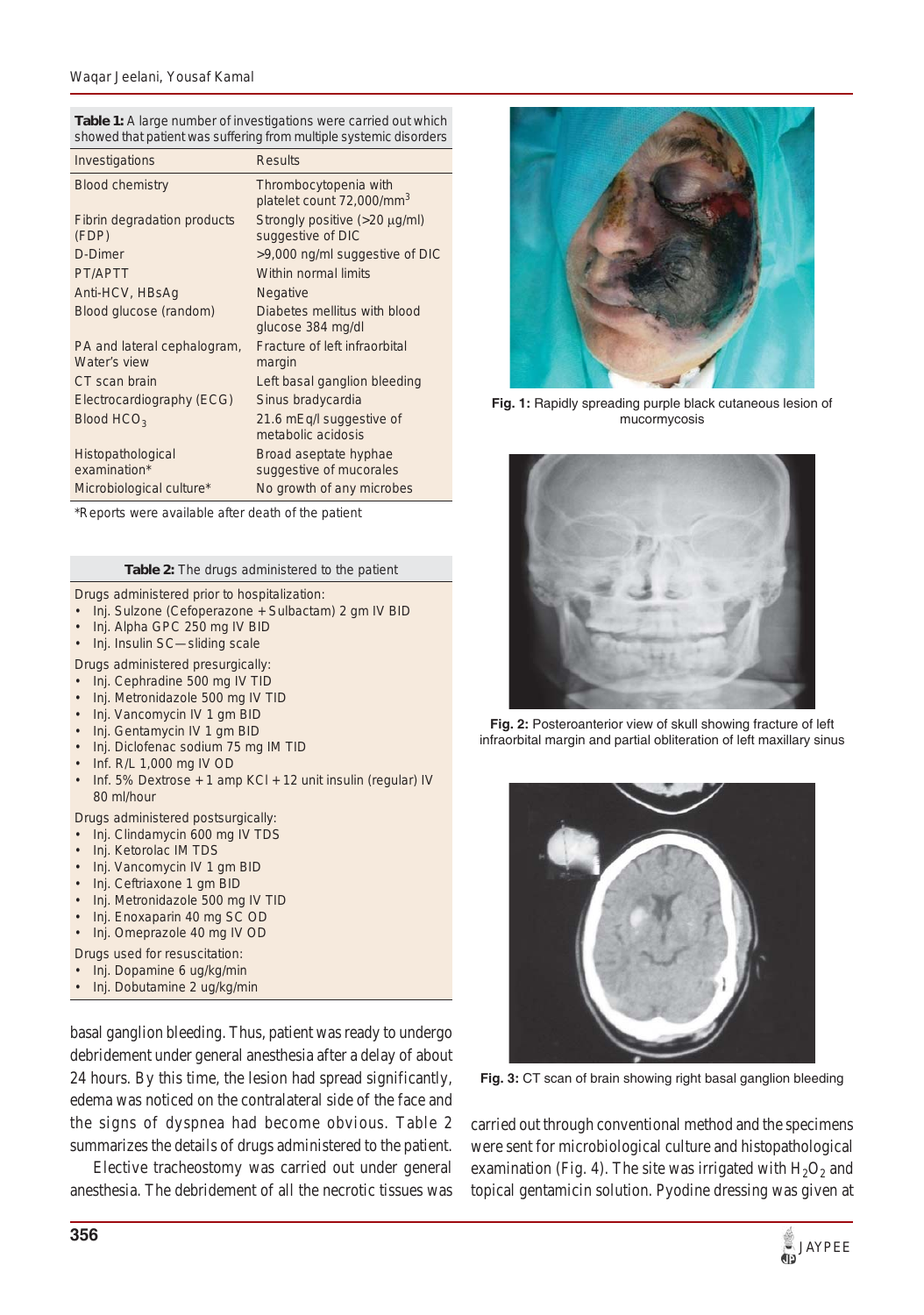

**Fig. 4:** Clinical picture during debridement showing extensive spread of infection to different maxillofacial structures

the surgical site and the patient was shifted to surgical ICU for postsurgical care.

A CVP line and Foley's catheter were passed while the feeding was carried out through nasogastric tube. For 36 hours patient maintained his vitals in ICU then his general condition started to deteriorate. Patient was shifted to ventilator. Blood pressure and oxygen saturation was not recordable while heart rate increased to 160 beats/min. After another couple of hours patient went into asystolic arrest. Dopamine and dobutamine were given intravenously (IV) at the rate of 6 ug/kg/min and 2 ug/kg/min respectively and cardiopulmonary resuscitation was carried out for 20 minutes but the patient could not be resuscitated.

The reports of the microbial cultures and histopathological examination of debrided tissue were available 3 days after the death of patient. No growth of microorganisms was detected on microbial culture while histopathological examination showed growth of broad aseptate hyphae that was suggestive of mucormycosis.

#### **DISCUSSION**

The common species involved in human mucormycosis include Rhizopus, Mucor and Absidia. It is known to be a disease of immunocompromised patients with a higher incidence in patients suffering from diabetes mellitus while the incidence of mucormycosis in immunocompetent patients is negligible.<sup>5-7</sup> Moreover, different studies have proven the link between different types of mucormycosis and a variety of risk factors. For example, rhinocerebral type of mucormycosis is more frequently associated with diabetes ketoacidosis while pulmonary mucormycosis is more common in neutropenic patients.<sup>4</sup> Among different types of mucormycosis, the rhinocerebral type is most common and this patient was also found to be suffering

from a variant of this type.<sup>5,8</sup> Hyperglycemia with diabetic ketoacidosis predisposed our patient to such opportunistic infections. Rhizopus species are known to have an active ketone reductase system that enables them to breed in acidic environment with high concentration of glucose.<sup>9</sup>

A typical rhinocerebral mucormycosis starts with the inhalation of the spores but invasion to the soft tissue through a breach in the skin or mucosa has also been documented.10 The latter is believed to happen with the patient in this case. Once the spores are inside the upper respiratory tract they start growing in nasal cavity and invade the paranasal sinuses. The extension to the intracranial tissues usually happens by direct extension through the superior orbital vein, superior orbital fissure or the cribriform plate.<sup>11</sup> In the case presented above, the infection was believed to spread from the primary cutaneous lesion to the paranasal sinuses and the orbit. The spread was facilitated by the fractured infraorbital bony margin.

The definite diagnosis of this condition can be made only by growing the fungus in culture media and by detecting characteristic hyphae.<sup>4</sup> Mucorales have broad aseptate hyphae that branch out at right angles. CT scan and MRI of brain are of great help in diagnosing intracerebral lesions associated with this disease.

The recommended treatment for mucormycosis includes extensive local debridement accompanied by antifungal therapy with amphotericin B 1 to 1.5 mg/kg a day. The aggressive surgical management usually results in a large open wound but facial reconstruction with the help of tissue expanders remain a practical option.<sup>12</sup> The aggressive management of the underlying illness is mandatory to improve the immune status of the patient. Where amphotericin B has proved its effectiveness against Mucorales species, newer under trial drugs of Triazole group, such as posaconazole, also showed antifungal properties both *in vitro* and in animal models.<sup>13,14</sup> Tissue hypoxia and acidosis can be reduced to some extent by the use of hyperbaric oxygen therapy but the efficacy of this mode of treatment in such cases is still debatable.<sup>5,15</sup> In spite of aggressive management of this condition with extensive debridement and administration of drugs with multiple known toxic effects the mortality rate of mucormycosis remains between 30 and 69%.<sup>15</sup> A disseminated infection of mucormycosis has a fatality rate of over 90%.<sup>16</sup>

It is recommended that all patients, especially the elderly, should be thoroughly evaluated for the presence of comorbidities and once different factors affecting host defenses are detected, prompt and aggressive management options should be employed. Every nonhealing rapidly progressive lesion should be seen with a high level of suspicion. Urgent histological examination must be carried out in addition to routine microbiological culture and